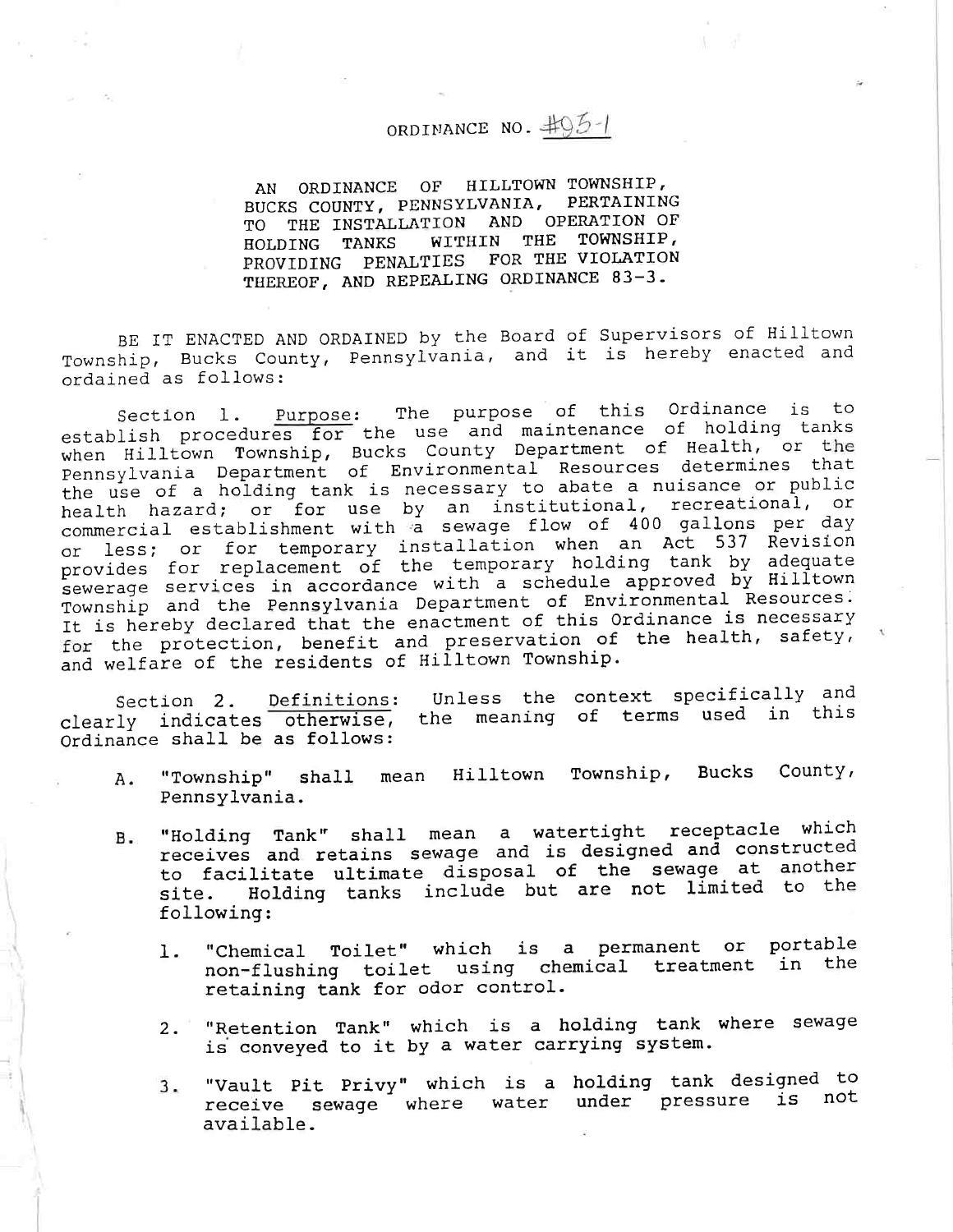- "Incinerating Toilet" which is a device capable of  $4.1$ reducing waste materials to ashes.
- "Composting Toilet" which is a device for holding and<br>processing human and/or organic kitchen waste employing 5. the process of biological degradation through the action of microrganisms to produce a stable, humous-like material.
- "Recycling Toilet" which is a device in which the flushing б. medium is restored to a condition stable for re-use and flushing.
- "Improved Property" shall mean any property within the<br>Township upon which there is, or is to be, erected a structure  $C$ . intended for continuous or periodic habitation, occupancy or use by human beings or animals and from which structure sewage shall or may be discharged.
- "Owner" shall mean any person vested with ownership, legal  $D$ . or equitable, sole or partial, or any property located in the Township.
- "Person" shall mean any individual, partnership, company, Ε. association, corporation, or other group or entity.
- "Sewage" shall mean any substance that contains any of the  $F$ . waste products or excrement or other discharge from the bodies of human beings or animals, and any noxious or deleterious<br>substance being harmful or inimical to the public health, or to animal or aquatic life or to the use of water for domestic water supply or for recreation.
- "Temporary Holding Tank" shall mean a holding tank installed G. pending installation of a replacement system or public sewer facilities.

Section 3. Rights and privileges granted: That the Township<br>Supervisors and their duly authorized agents are authorized and<br>empowered to undertake within the Township the control and methods of holding tanks sewage disposal and the collection and transportation thereof.

Rules and Regulations: The Supervisors are hereby Section 4. authorized and empowered to adopt such rules and regulations by Resolution concerning sewage which they may deem necessary from time to time to effect the purpose herein.

Section 5. Rules and Regulations to be in Conformity with Applicable Law: All such rules and regulations adopted by the Township shall be in conformity with the provisions herein, all other Ordinances the Township, and all applicable laws, and regulations of of administrative agencies of the Commonwealth of Pennsylvania.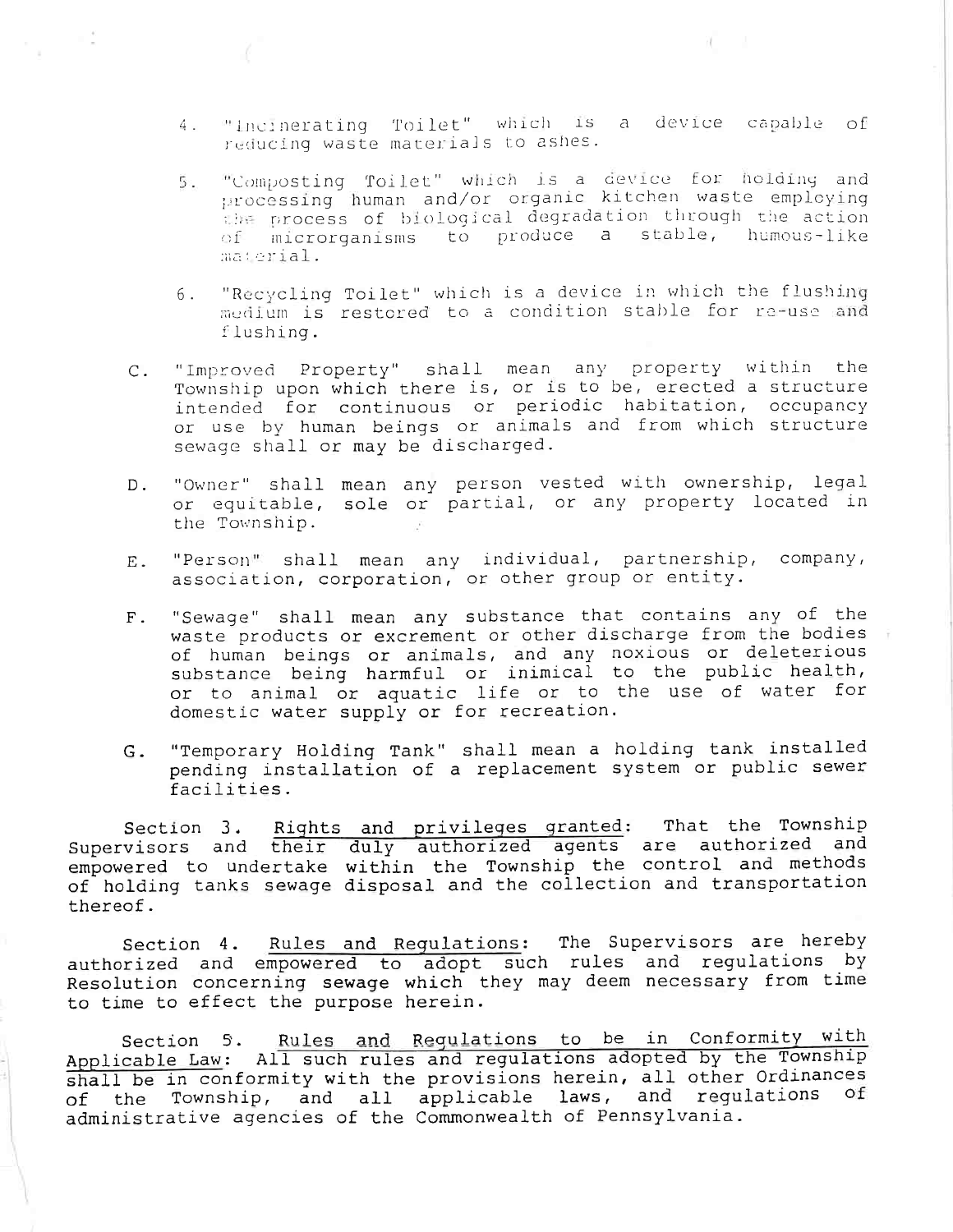Section 6. Exclusiveness of Riqhts and Privileges: The collection and transportation of all sewage from any holding tank shall be performed under the direction and control of a hauler licensed by the Bucks County Department of Health and/or Pennsylvania Department of Environmental Resources. The disposal thereof shall be made only at such site or sites as may be approved by the Bucks County Department of Health and/or Pennsylvania Department of Environmental Resources.

Section 7. Procedure for Obtaininq Holdinq Tank Permit: Before a holding tank may be installed, the property owner shall:

- A, Obtain a permit for the holding tank from the Bucks County Department of Health and/or Pennsylvania Department of Environmental Resources.
- B. File a copy of the Bucks County Department of Health and/ Pennsylvania Department of Environmental Resources perm and plan with the Township.
- C. File with the Township a copy of a written agreement between the property owner, hauler, and acceptor covering the periodic emptying of the tank.
- D. Submit such additional information on size, location, o otherwise as the Township may require in order to compl this review.
- E. Deposit and/or post the sum of money or security, in the form and/or amount as provided by the rules and regulations promulgated for this Ordinance. These funds are to be held by the Township and used only in the event the Township is required to perform any services, or pay for any services, relative to the holding tank. The Board of Supervisors shall have the right to claim the entire escrow deposit as reimbursement for Township expenses.
- F. Pay a fee to the Township for the holding tank permit in accordance with the appropriate Resolution as adopted by the Board of Supervisors from time to time.
- G. Execute an agreement to hold the Township harmless in the event of a claim against the Township arising from the operation of the holding tank.
- H. A permit issued under the terms of this agreement shall become null and void if the holding tank installation has not been completed to the satisfaction of the Township within one year of the date of issuance.

Section 8. Duties of Improved Property Owner: The owner of a property that utilizes a holding tank shall: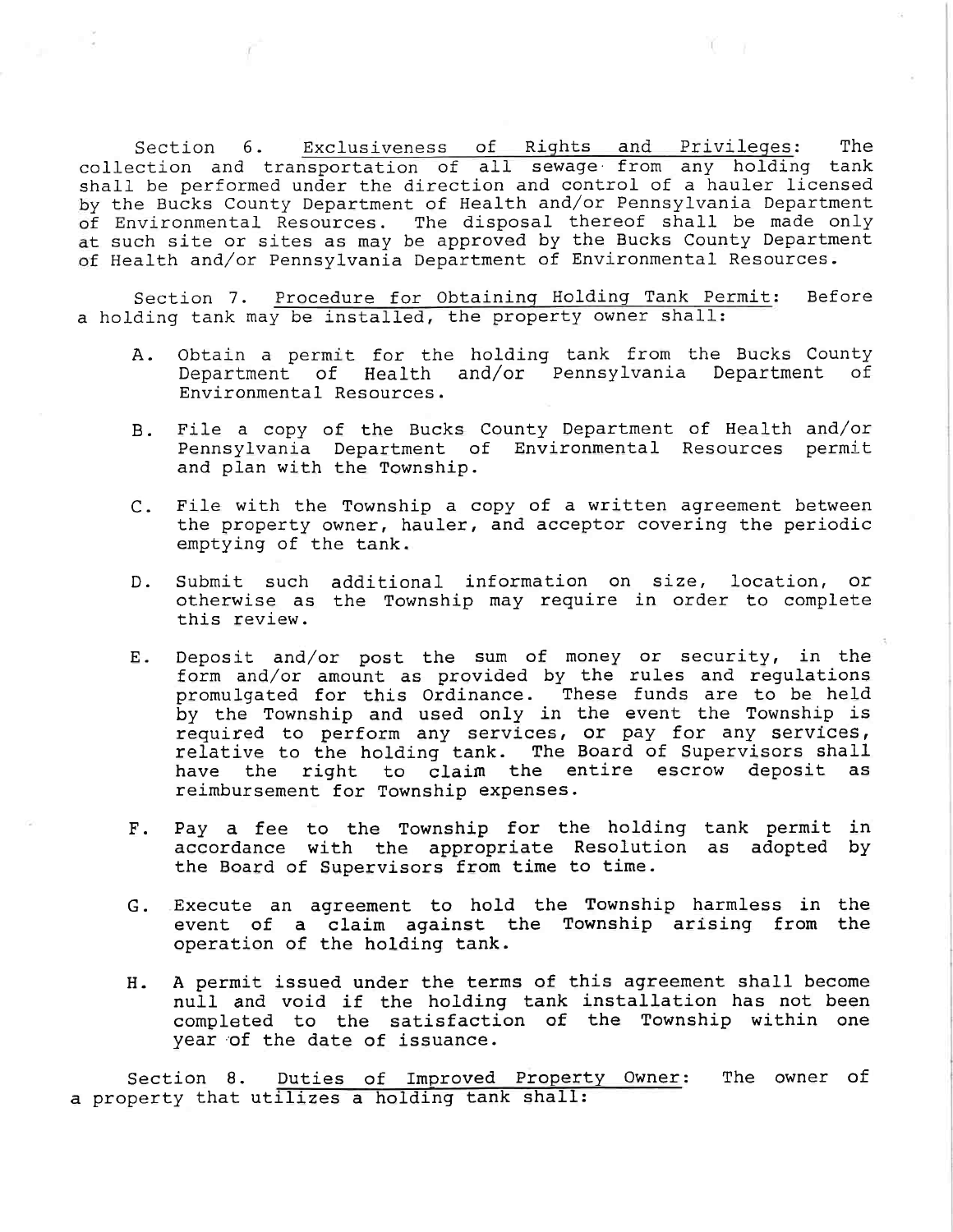- A. Maintain the holding tank in conformance with this or any Ordinance of the Township, the provisions of any applicable law, and the rules and regulations of the Township and any administrative agency of the Commonwealth of Pennsylvania.
- B. Permit only persons authorized by the Bucks County Department of Health and/or Pennsylvania I)epartment of Environmental Resources to collect, transport, and dispose of the contents therein.
- C. Be responsible for th holding tank as well as perio the cos cleaning or emptying of th thereof .
- D. Be responsible for the periodic testing of sewerage and cost thereof when deemed necessary by the Township.

Section 9. Any obligation or duty assumed by the Township under this Ordinance shall be limited to holding tanks installed and used after the effective date hereof.

Section 10. Violations: Any person who violates any provis of this Ordinance shall, upon conviction thereof in summar proceedings, be sentenced to pay a fine of not more than Five Hundred Dollars (S500. 00) and costs, or to undergo imprisonment in the Bucks County Prison for a period not in excess of thirty (30) days. Eac day that a violation is permitted to exist shall constitute a separate violation.

Section 11. Whenever sanitary sewer service provided by a Municipal Authority becomes available for use, the holding tank must be disconnected and disposed of in accordance with applicable Pennsylvania Department of Environmental Resources regulations, and proper connection made to the sanitary sewer within ninety (90) days after notice to make connection.

Abatement of Nuisances: In addition to any oth in this Ordinance, any violation of the Ordina shall constitute a nuisance and may be abated by the Township by eft. seeking appropriate equitable or legal relief from a court of compet Section 12 remedies provi )urisdiction.

Section 13. Ordinance 83-3 is hereby repealed. Further, all Ordinances or Resolutions or parts of Ordinances or Resolutions, insofar as they are inconsistent herewith, are hereby repealed.

Section 14. Severability: If any sentence, clause, section, or part of this Ordinance is for any reason found to be unconstitutional, illegal, or invalid, such unconstitu illegality or invalidity shall not affect or impair any of the remaining provisions, sentences, clauses, sections, or parts of this Ordinance. It is hereby declared as the intent of the Board Of Supervisors of Hilltown Township, that this Ordinance would have been adopted had such unconstitutionality, illegal or invalid sentence, clause, section or part thereof not been included therein.